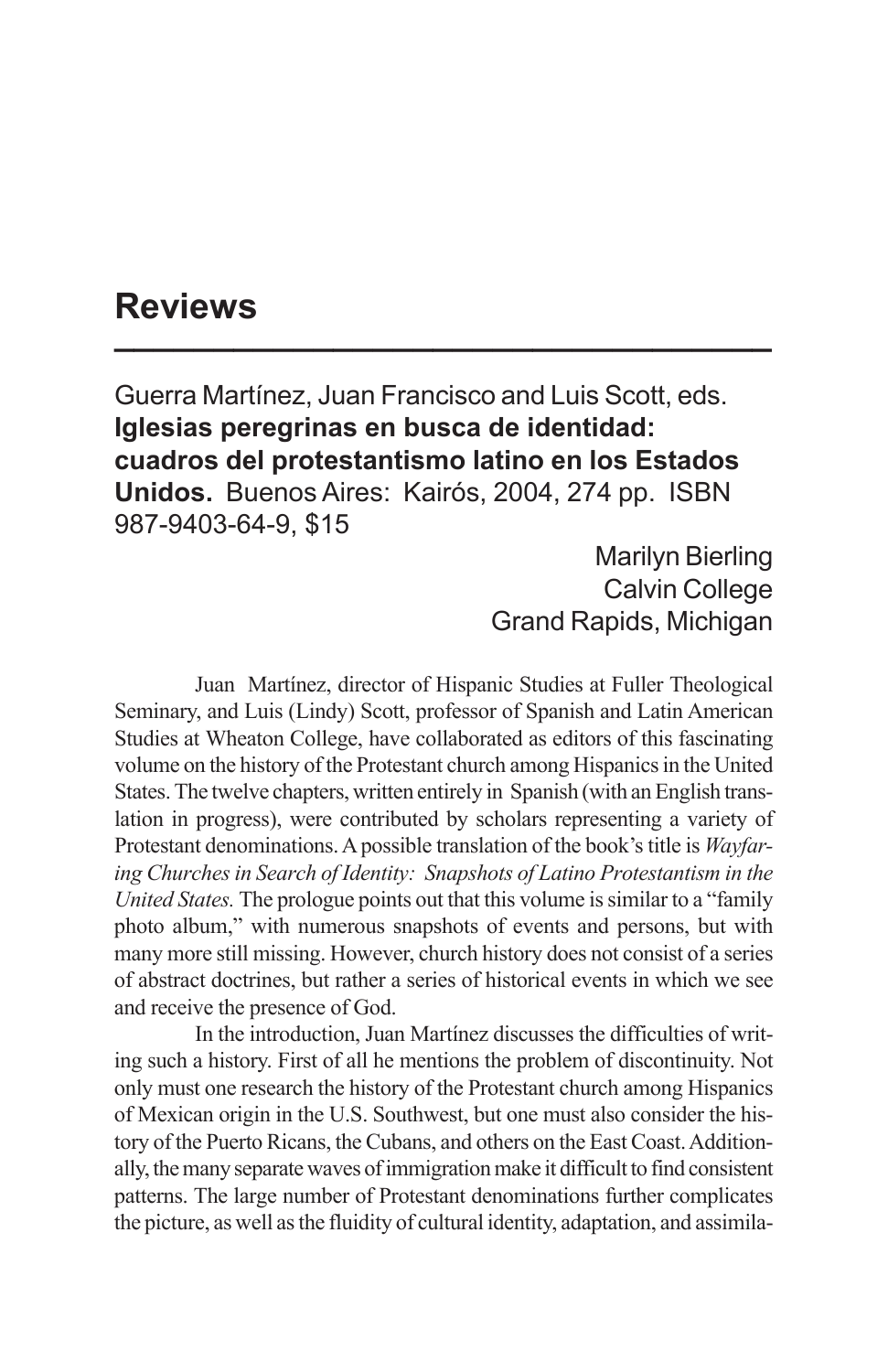## *Reviews*

tion. Should Hispanic congregations that use English be included? What about multicultural churches with a majority of Latinos and Latino leadership? In spite of the complexity inherent in such research, we must make the effort to preserve the stories.

The first section of the book consists of six chapters dealing with the history of specific denominations, representing a variety of experiences. The first chapter, by Juan Martínez, deals with the first contacts between Anglos and Latinos in the U.S. Southwest and the establishment of the first Latino Protestant churches in that region during the  $19<sup>th</sup>$  century by mainline denominations such as the Methodists, Baptists, and Presbyterians. The second chapter, written by Eduardo Font, focuses further on the Hispanic churches of the American Baptist Convention., recounting their stories in Puerto Rico, New York, the Southwest, and the Midwest. In the third chapter, Sergio Navarrete gives the history of the Assemblies of God, a Pentecostal denomination that was born in the early  $20<sup>th</sup>$  century and that swelled enormously with successive waves of immigration caused by the Mexican Revolution that began in 1910. Today this is the Protestant denomination with the greatest number of Latino members in the U.S. The fourth chapter, written by Ismael Martín del Campo, gives the history of the Apostolic Assembly of Faith in Christ Jesus (*Asamblea Apostólica de la Fe en Cristo Jesús*), an indigenous Latino Pentecostal denomination originating in California with no direct ties to an Anglo church. In the fifth chapter, Luis (Lindy) Scott recounts the more recent work of the Evangelical Free Church of America among Hispanics in the Chicago area, comparing types of leadership and concluding that the Hispanic churches that thrive the most are often led by Hispanic pastors who have the same type of life experiences as the members. The sixth and final chapter in this section, written by Tony Solórzano, describes the ministry "Final Call" (*Iglesia de Cristo Ministerios Llamada Final*), founded by a Guatemalan immigrant and representative of the recent Neopentecostal movements that have increased dramatically in both Latin America and the U.S.

The second large section of the book deals with important themes in the life of the Latino Protestant churches in the U.S. The seventh chapter, written by Juan Martínez, discusses the processes of acculturation and assimilation among distinct Latino subcultures. In the eighth chapter, Nora Lozano gives an overview of the role of women in the Hispanic churches (who are often doubly "invisible") and their struggles to follow Christ in spite of sexism, classism, and racism. The ninth chapter, by Luis (Lindy) Scott recounts the fascinating story of Reies López Tijerina, who is often grouped with César